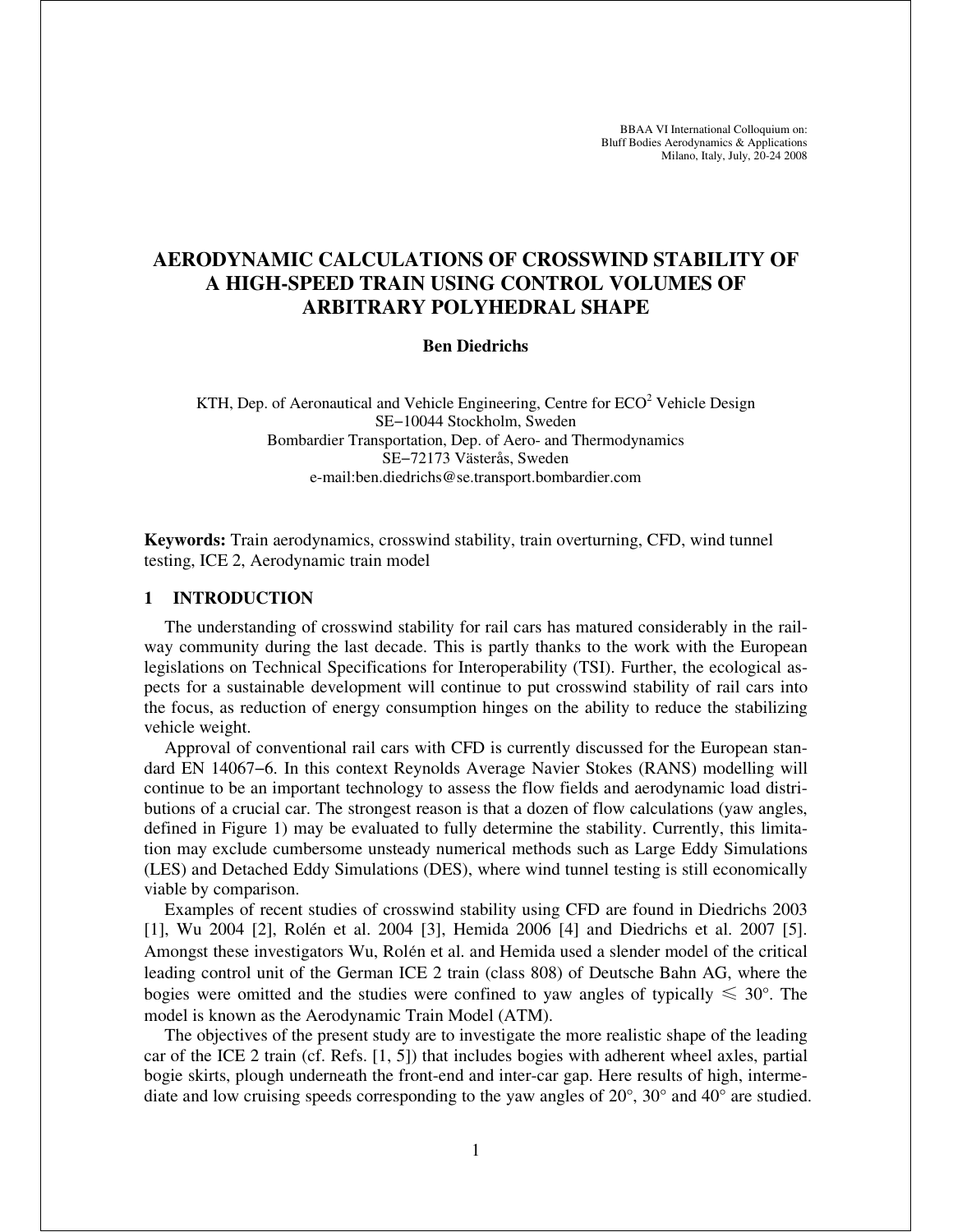The additional geometrical features put more emphasize on the mesh generation where automatic meshing tools may be advantageous. To this end, results are here derived with meshes based on arbitrary polyhedral control volumes (APCV) for both hi- and low-Reynolds number (Re) modelling approaches. Results are compared with a traditionally built very fine hexahedral mesh, and a trimmed hexahedral mesh. Moreover, results are compared with a reference wind tunnel test carried out by Bombardier Transportation, where the comparison includes the static surface pressure at various positions along the train, pressure field adjacent to the car body and aerodynamic integral loads.

Figure 1 illustrates the ICE 2 car model in the open test section of the wind tunnel and the static surface pressure at a yaw angle of 30° obtained from one of the calculations. The experimental and numerical models have identical geometry and Reynolds number of  $1.4\times10^{6}$ based on a reference length of 3 m and onset flow speed.



Figure 1: Car model of the ICE 2 train that features a plough, bogies partly covered with bogie skirts, inter-car gap. a) Wind tunnel experiment. b) Calculated surface pressure distribution at 30° and close up of the front-end of the surface mesh utilizing APCV.

### **2 CALCULATED CASES AND COMPUTATIONAL MESHES**

A total number of eight computational meshes are generated, which are listed and described in Table 1. Six meshes are generated for the ICE 2 model (meshes 1−6). Mesh 7 represents a model of ATM that lacks plough and bogies, cf. Ref. [2−4]. Further, in mesh 8 the cylindrical support underneath the test car, discernable in Figure 1, is removed to study the implications of the aerodynamic lift force.

| <b>Mesh</b>               | Mesh type | <b>Turbulence model</b>            | <b>Cells</b><br>$\times10^{6}$ | <b>Vertices</b><br>$\times10^{6}$ | Yaw angles | <b>STAR-CD</b> |
|---------------------------|-----------|------------------------------------|--------------------------------|-----------------------------------|------------|----------------|
| <b>1. Phc</b>             | P         | <b>Quadratic</b> $k-\varepsilon$   | 3                              | 12.9                              | 20,30,40   | v4.02          |
| $2.$ Phf                  | P         | Standard $k - \varepsilon$         | 5                              | 19.5                              | 20,30,40   | v4.04          |
|                           |           | <b>Quadratic</b> $k-\varepsilon$   |                                |                                   | 20,30,40   |                |
| 3. Phf <sub>2</sub>       | P         | <b>Quadratic</b> $k-\varepsilon$   | 8.2                            | 34.2                              | 30,40      | v4.02          |
| 4. Plf                    | P         | $k-\omega$ SST                     | 7.7                            | 26                                | 20,30,40   | v4.02          |
|                           |           | <b>Quadratic</b> $k-\varepsilon$   |                                |                                   | 30         |                |
| 5. Th                     | т         | <b>Quadratic</b> $k - \varepsilon$ | 6.2                            | 6.8                               | 30,40      | v4.02          |
| 6. Hh                     | H         | <b>Ouadratic</b> $k - \varepsilon$ | 20                             | <b>20</b>                         | 20,30,40   | v3.26          |
| 7. Phf $-b - p^{1}$       | P         | <b>Quadratic</b> $k-\varepsilon$   | 4.3                            | 17.9                              | 30,40      | v4.02          |
| 8. Phf $-b - p - c^{1,2}$ | P         | <b>Ouadratic</b> $k-\varepsilon$   | 4.3                            | 17.9                              | 30,40      | v4.02          |

Table 1: Meshes and calculated cases.  $P =$  Polyhedral,  $T =$  Trimmed H and H = Hexahedral. Phc = [P, hi-Re, coarse]. Phf =  $[P, h_i$ -Re, fine]. Phf2 =  $[P, h_i$ -Re, very fine]. Plf =  $[P, low$ -Re, very fine]. Th =  $[T, h_i$ -Re] using the same refinements as  $Phf2$ . Hh = [H, hi-Re].  $-b =$  without bogies.  $-p =$  without plough.  $-c =$  without cylindrical support.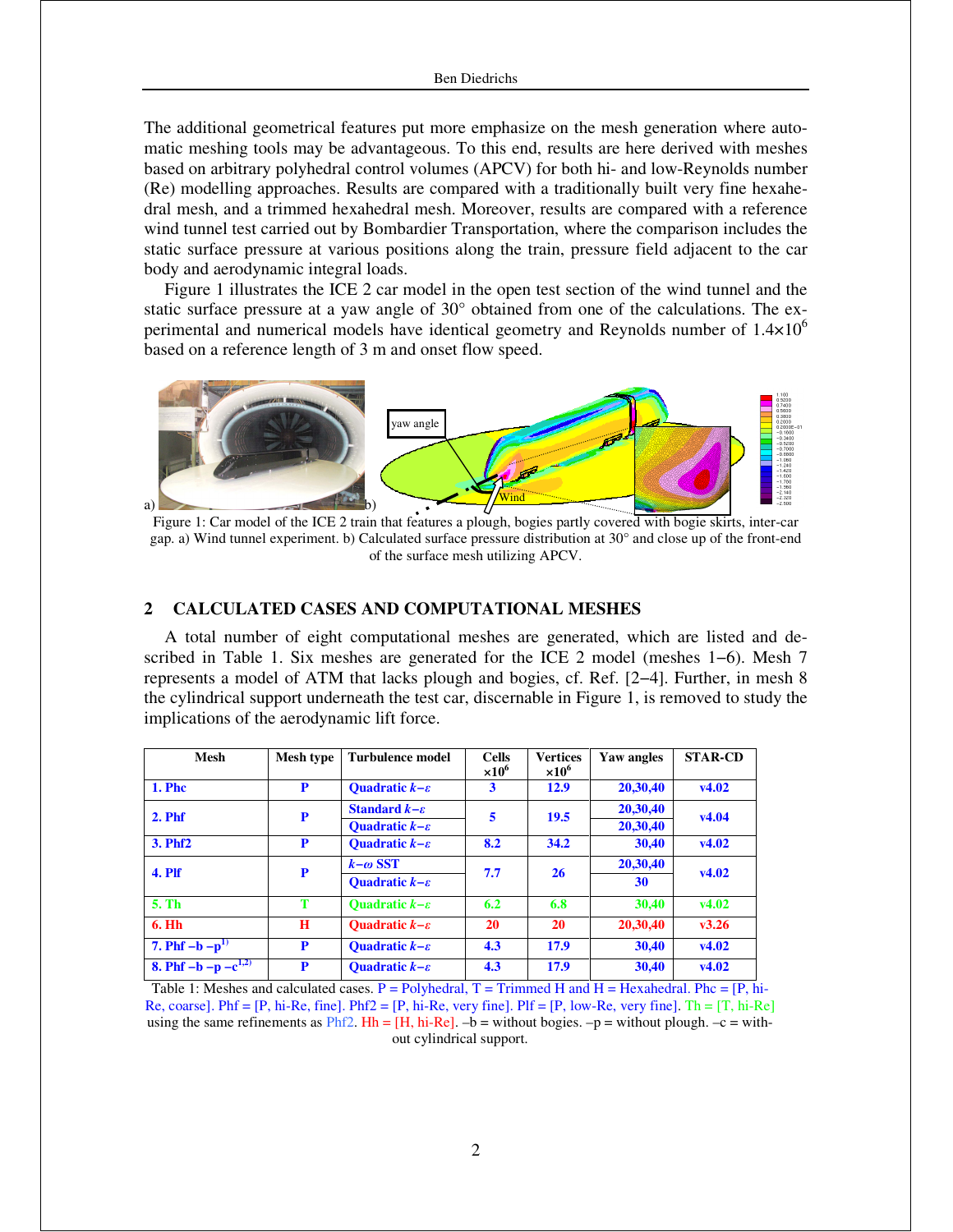### **3 LOAD DISTRIBUTION**

Central to this investigation is the prediction of the aerodynamic integral loads (defined in EN 14067−1). Figure 2 shows that the largest contributions to the side force are produced on the upper lee-ward (UL) and lower lee-ward (LL) parts of the car body. On the upper windward (UW) part the side force is directed towards the wind, due to the strong suction pressure, shown in Figure 1. Consequently, the crucial lee-rail moment is more forgiving to erroneous predictions in the flow field localized around the UW part as opposed to the UL part. This is also true for the lower wind-ward (LW) part due to the opposite response of the side and lift forces.



Figure 2: Load distribution of the car body split in four parts regarding the yaw angles of 20°, 30° and 40°. a) Side force, b) lift force and c) crucial moment about the lee-rail (pivotal roll over point).

 A discussion of the static surface pressure around the car body of the various calculations and experiment will follow, where data for the 20 m station from the nose are shown in Figure 3. In general, the calculations show fairly coherent results. However, the calculations typically indicate a stronger suction pressure in the underbelly by comparison with the experimental database. This has implications on the lift force which is underestimated. Further, calculations slightly over predict the side force. This altogether results in a crucial lee-rail moment that agrees more satisfactory with the experiments, where the 40° case shows the best comparison. Further, the Hh mesh (see Table 1) returns the best overall agreement with the experiment as far as the lee-rail moment is concerned, where discrepancies are confined to 1.7%, 1.1% and 1.1% for the yaw angles of 20°, 30° and 40°. The corresponding comparison for the Phf mesh yields −1.2%, −5.3% and −3%.



Figure 3: Static pressure around the car body at 20 m from the nose. Yaw angles a) 20°, b) 30° and b) 40°.

The issue with the under predicted lift force has led to new RANS calculations of the ATM, which are carried out with the APCV meshes 7 and 8, see Table 1. Further, a compilation of new and previously calculated results (using technologies of RANS [2, 3], DES [2, 3] and LES  $[4]$ ) of the ATM concerning the yaw angle of  $30^{\circ}$  is carried out. The results conclusively indicate a lower lift force compared to the experimental database at our disposal and